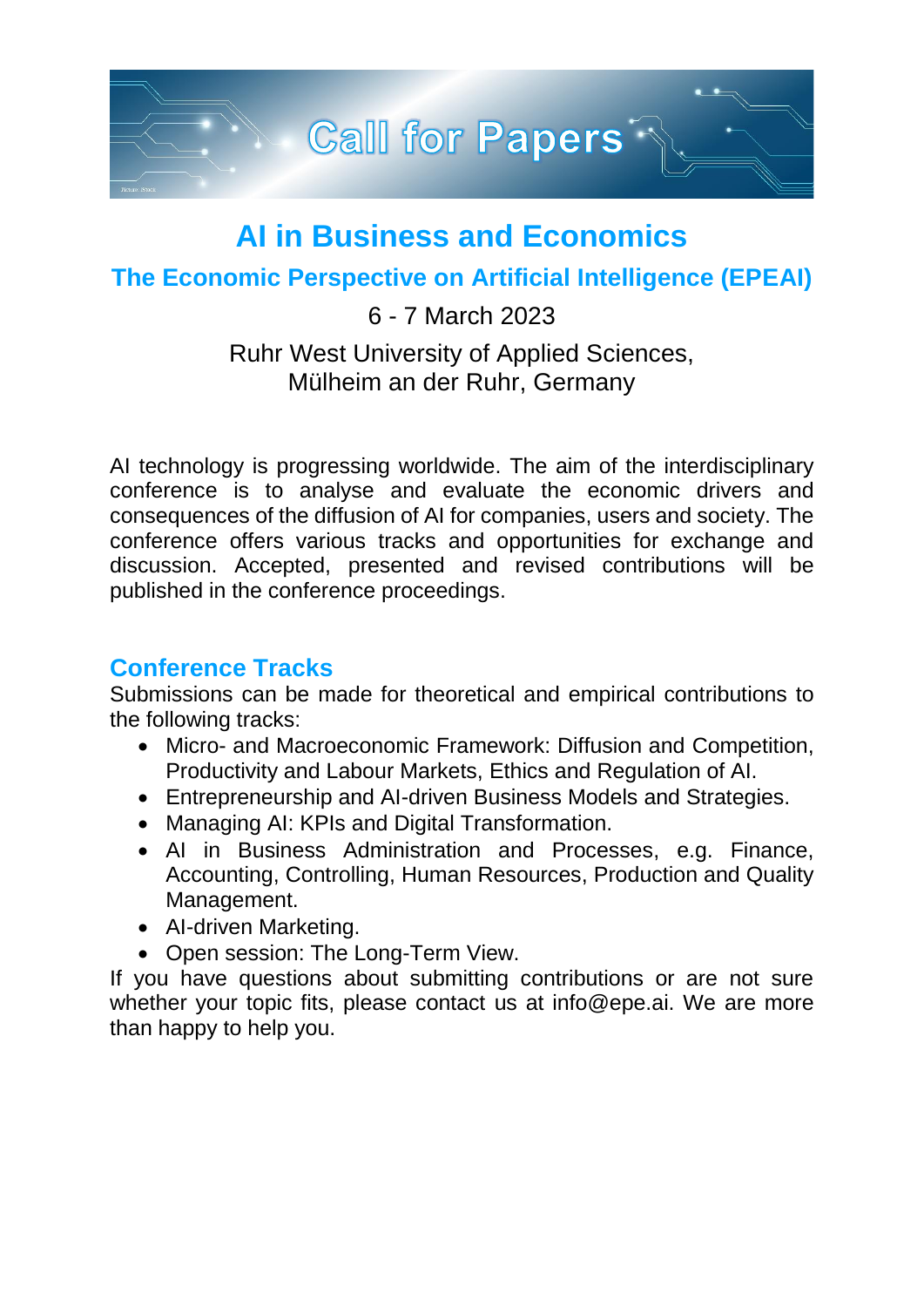# **Submission Instructions**

Abstracts can be submitted via submissions@epe.ai until 30 September 2022. Please provide the following information:

- Contribution title
- An abstract of 300 to 500 words
- Name and e-mail addresses of all authors involved
- Placement in one of the tracks mentioned

Please note that only abstracts of papers that have not yet been published and are not about to be published prior to the conference can be accepted.

#### **Review Process**

After submission of the abstract, feedback from the scientific committee will be provided no later than 31 October 2022.

If the contribution is not accepted, the authors will be given a two-week deadline to improve the contribution. Accepted papers can be presented in full at the conference.

Authors are expected to be available as discussants for another paper.

#### **Presentations at the conference**

Each author or each team of authors will be given up to 20 minutes for their presentation during the conference. After that, a discussant will present feedback on the paper, followed by a discussion with the audience.

Additionally, there will be a poster session.

## **Publication**

All accepted papers will be published in the conference proceedings, prospectively by De Gruyter. Please note that the revised paper must be submitted by 30 April 2023.

Template and style guide will be provided in advance.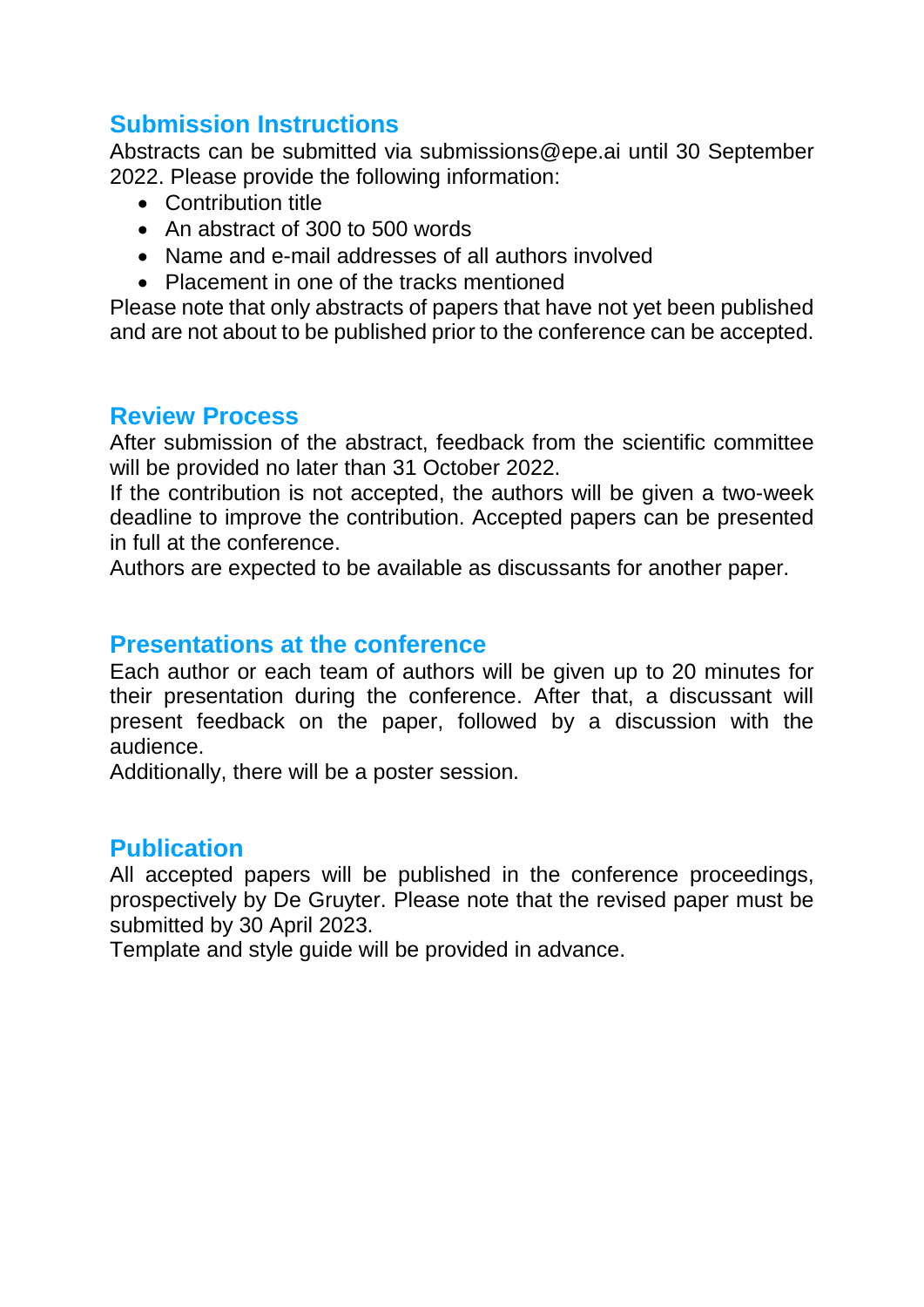#### **Important dates and deadlines**

- Submission of abstracts: 30 September 2022
- Notification of acceptance of abstracts: 31 October 2022
- Start of registration: 01 November 2022
- Early bird fee: 31 December 2022
- Submission of conference paper: 31 January 2023
- Conference: 06-07 March 2023
- Contribution of the revised paper: 30 April 2023

#### **Conference Fees**

The early bird fees are valid until 31 December 2022.

All conference fees are exempt from VAT in accordance with §4 No. 22a of the German Value Added Tax Act.

#### **Early bird Onsite Online General participant** 250€ 200€ **Young researcher** 150€ 200€ 150€

#### **Regular**

|                            | <b>Onsite</b> | Online |
|----------------------------|---------------|--------|
| <b>General participant</b> | 290€          | 240€   |
| Young researcher           | 240€          | 190€   |
| <b>Listeners</b>           |               | 100€   |

## **Scientific Committee**

- [Prof. Dr. Justus Haucap, Heinrich Heine University Düsseldorf](https://www.dice.hhu.de/diceteam/professorinnen-und-professoren/prof-dr-justus-haucap)
- Prof. Amanda Lemette, PhD, [Pontifical Catholic University of Rio de](https://www.researchgate.net/profile/Amanda-Brandao)  [Janeiro](https://www.researchgate.net/profile/Amanda-Brandao)
- [Prof. Dr. Tobias Meisen, University of Wuppertal](https://www.tmdt.uni-wuppertal.de/de/lehrstuhl/mitarbeiterinnen/prof-dr-ing-tobias-meisen/)
- Prof. Tankiso Moloi, PhD, [University of Johannesburg](https://www.uj.ac.za/members/prof-tankiso-moloi/)
- Prof. Dr. Anne Stockem [Novo, Ruhr West University of Applied](https://www.hochschule-ruhr-west.de/forschung/forschung-in-den-instituten/institut-informatik/beschaeftigte/prof-dr-anne-stockem-novo/)  **[Sciences](https://www.hochschule-ruhr-west.de/forschung/forschung-in-den-instituten/institut-informatik/beschaeftigte/prof-dr-anne-stockem-novo/)**
- [Prof. Dr. Christian Weiß, Ruhr West University of Applied Sciences](https://www.hochschule-ruhr-west.de/forschung/forschung-in-den-instituten/institut-naturwissenschaften/beschaeftigte/prof-dr-phil-nat-christian-weiss/)
- plus the members of the programme committee